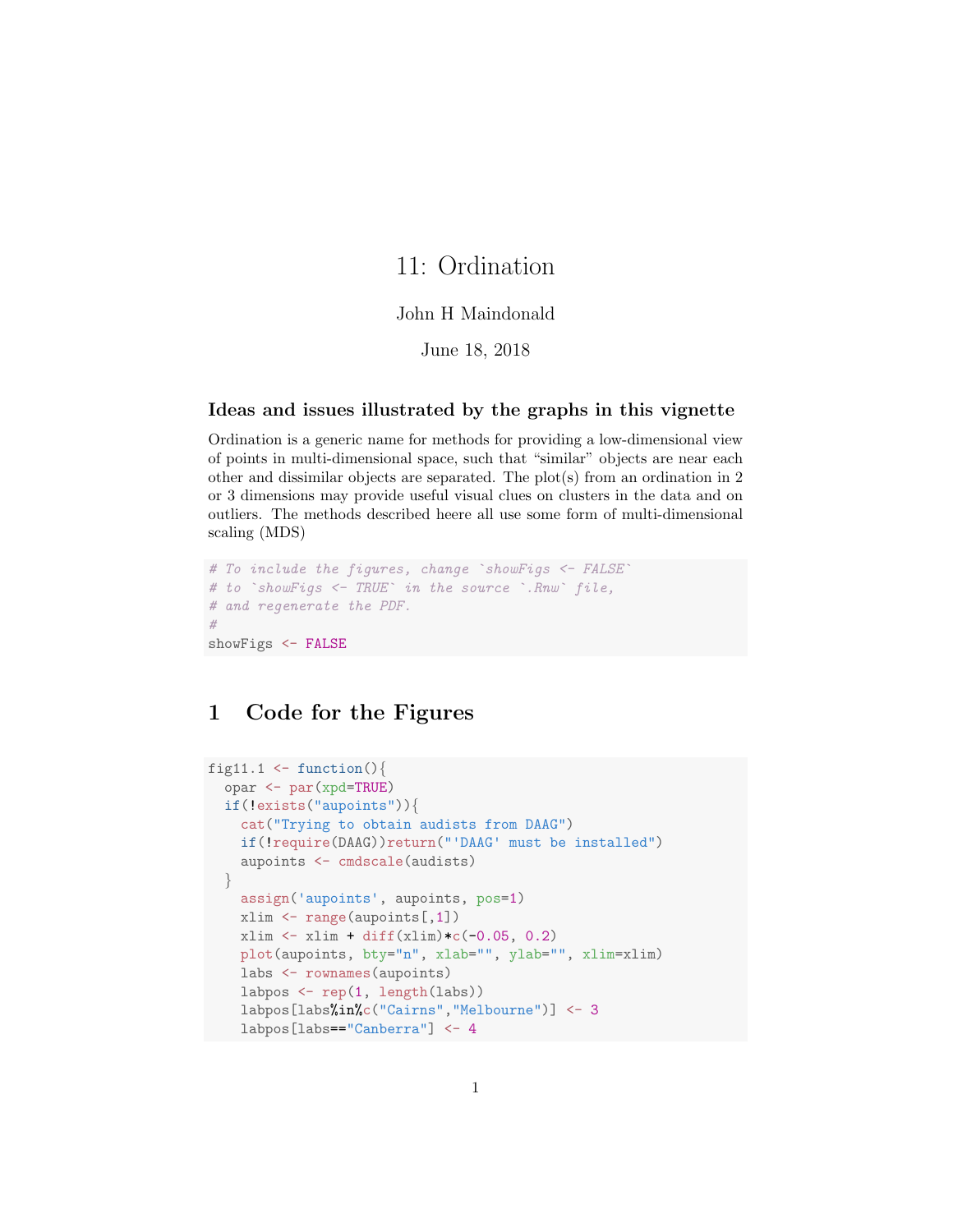```
text(aupoints, labels=labs, pos=labpos, xpd=TRUE)
 par(opar)
}
```

```
fig11.2A \leftarrow function(){
   if(!require(DAAG))return("'DAAG' must be installed")
    if(!require(oz))return("Package 'oz' must be installed")
    if(!exists('aupoints'))aupoints <- cmdscale(audists)
   oz()
   points(aulatlong, col="red", pch=16, cex=1.5)
   latlong <- align2D(lat=aulatlong[,1], long=aulatlong[,2],
                       x1==aupoints[,1], x2 =aupoints[,2])
   x <- with(latlong, as.vector(rbind(lat, fitlat, rep(NA,10))))
   y <- with(latlong, as.vector(rbind(long, fitlong, rep(NA,10))))
   lines(x, y, col="gray40", lwd=3)}
```

```
fig11.2B \leftarrow function(){
    if(!require(MASS))return("Package 'MASS' must be installed")
    if(!require(oz))return("Package 'oz' must be installed")
    aupoints.sam <- sammon(audists, trace=FALSE)
    oz()
   points(aulatlong, col="red", pch=16, cex=1.5)
   wt \leq apply(as.matrix(audists), 1, function(x)sum(1/x[x>0]))
   latlong <- align2D(lat=aulatlong[,1], long=aulatlong[,2],
                       x1=aupoints.sam$points[,1],
                       x2 = aupoints.sam$points[,2], wts=wt)
   x <- with(latlong, as.vector(rbind(lat, fitlat, rep(NA,10))))
   y <- with(latlong, as.vector(rbind(long, fitlong, rep(NA,10))))
   lines(x, y, col="gray40", lwd=3)}
```

```
fig11.2 \leftarrow function(){
  par(fig=c(0,1,0.5,1))
  fig11.2A()fig11.2B()
}
```

```
fig11.3A <- function(seed=47, xlab="Axis 1", ylab="Axis 2"){
    if(!require(DAAGbio))return("Package 'DAAGbio' must be installed")
   if(!require(ape))return("Package 'ape' must be installed")
```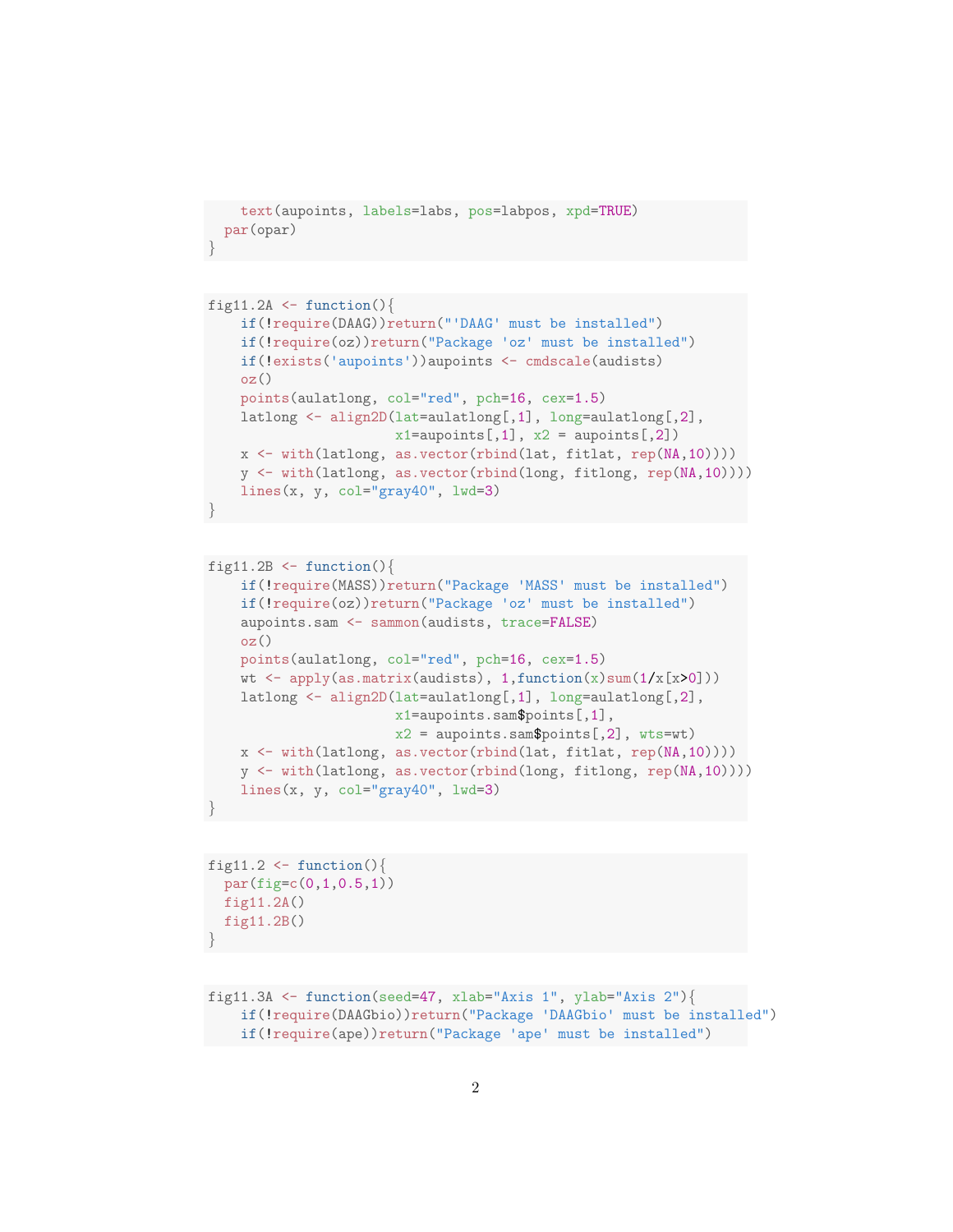```
## Calculate distances, using Kimura's K80 model
primates.dist <- dist.dna(as.DNAbin(primateDNA), model="K80")
primates.cmd <- cmdscale(primates.dist)
eqscplot(primates.cmd, xlab=xlab, ylab=ylab, cex.lab=1.15)
lefrt \leftarrow 2+2*(primates.cmd[,1] \leftarrow mean(par()$usr[1:2]))
text(primates.cmd[,1], primates.cmd[,2], row.names(primates.cmd),
     pos=lefrt)
```
}

```
fig11.3B \leftarrow function(seed=47, xlab="Axis 1", ylab="Axis 2"){
    if(!require(DAAGbio))return("Package 'DAAGbio' must be installed")
    if(!require(ape))return("Package 'ape' must be installed")
    if(!require(MASS))return("Package 'MASS' must be installed")
    primates.dist <- dist.dna(as.DNAbin(primateDNA), model="K80")
    primates.cmd <- cmdscale(primates.dist)
    primates.mds <- isoMDS(primates.dist, primates.cmd, k=2, trace=FALSE)
    eqscplot(primates.mds$points, xlab=xlab, ylab=ylab,
             cex.lab=1.15)
    lefrt \leftarrow 2+2*(primates.mds$points[,1] \leftarrow mean(par()$usr[1:2]))
    text(primates.mds$points[,1], primates.mds$points[,2],
         row.names(primates.mds$points), pos=lefrt)
}
```

```
fig11.3 \leftarrow function(){
  opar \leq par(fig=c(0,0.5,0,1), mar=c(3.1,3.1,1.6,0.1))
  fig11.3A()
  par(fig=c(0.5,1,0,1), new=TRUE)
  fig11.3B(ylab="")par(figec(0,1,0,1))par(opar)
}
```

```
fig11.4 \leftarrow function(){
    if(!require(DAAG))return("Package 'DAAG' must be installed")
    if(!require(MASS))return("Package 'MASS' must be installed")
    pacific.dist \leq dist(x = as.matrix(rockArt[-c(47, 54, 60, 63, 92),
                          28:641]), method = "binary")
    sum(pacific.dist==1)/length(pacific.dist)
    ## Now check that in all columns at least one distance < 1
    symmat <- as.matrix(pacific.dist)
    checksum \leq sum(apply(symmat, 2, function(x) sum(x\lt1)))
    checksum \leq sum(apply(symmat, 2, function(x) sum(x\leq1)==0))
```